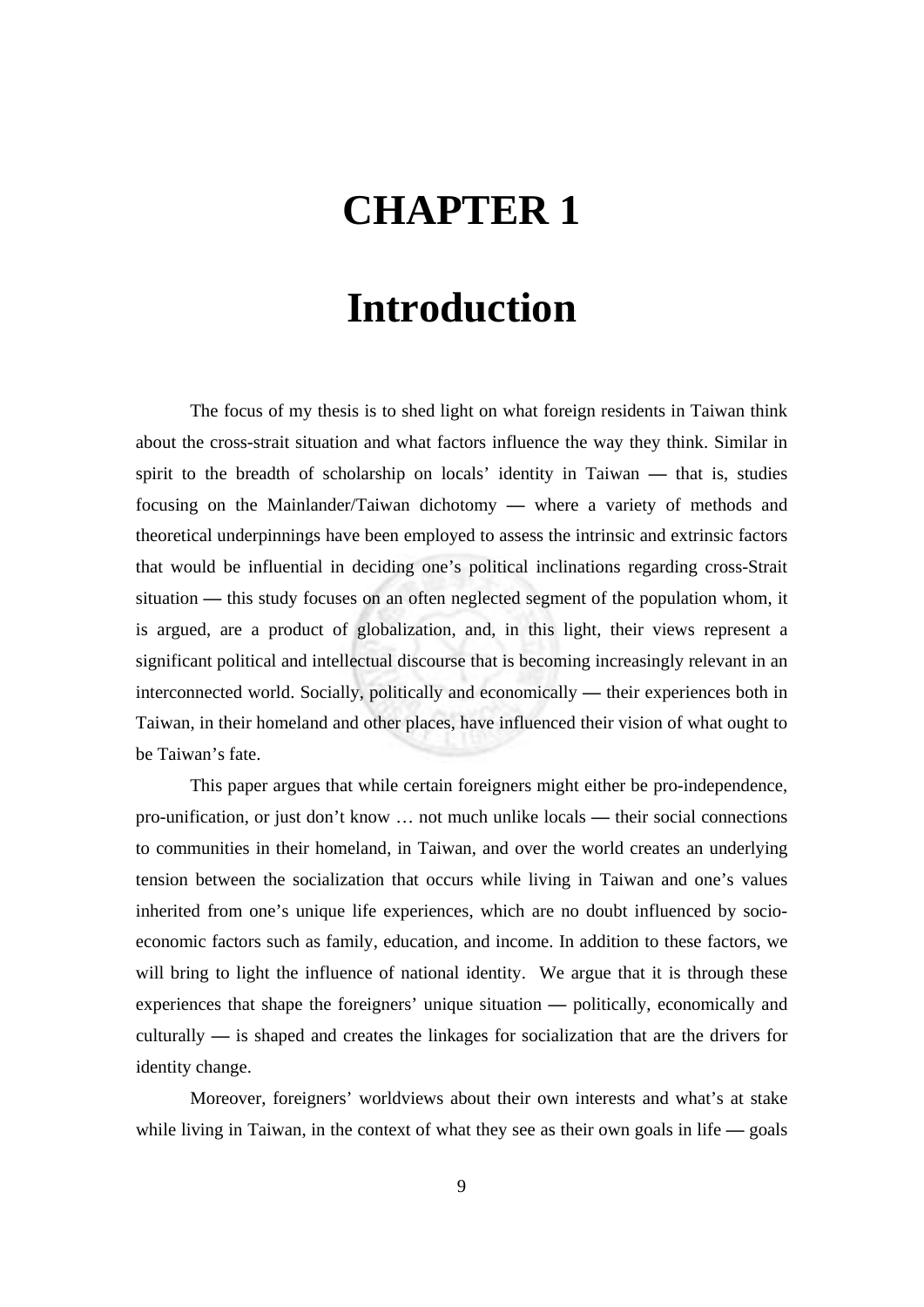that are undoubtedly influenced by their unique beliefs, which have been shaped by their own experiences as a transnational as well as all the cultural, ideological and political baggage that it brings about with it, acts to both change and reinforce existing beliefs they had before coming to Taiwan regarding its political situation. Thus we are in a way, looking at how cultural values change in the context of being a migrant in an interconnected economic system based on capitalism. We'd like to emphasize that the focus of the analysis is not merely to study the viewpoints of non-Taiwanese. Most importantly, it aims to look at foreigners who have come to Taiwan. The above shifts in values and the tensions of belonging in a foreign country we are contending have been observed by Mike Savage, Gaynor Bagnall and Brian Longhurst:

"Belonging should be seen neither in existential terms (as primordial attachment to some kind of face-to-face community), nor as discursively constructed, but as a socially constructed, embedded process in which people reflexively judge the suitability of a given site as appropriate given their social trajectory and their positions in other fields. There is thus a kind of paradox which is that residential space remains relatively fixed yet also the subject of increasing temporal instability as people reflect on its ability to act as a marker of their home. Residential place continues to matter since people feel some sense of 'being at home' in an increasingly turbulent world. It follows that in a mobile, global environment, location in fixed physical space may be of increasing relative significance in the generation of social distinction."

As people who have chosen to stay in Taiwan, they are becoming ever more connected not only economically (i.e., having a job there) but also socially by living and learning among Taiwanese societies. In their inevitable participation in society, foreigners become increasingly intertwined into Taiwanese society; the logical conclusion of this is that both locals and Taiwanese influence each other symbiotically and thus cross pollinating identification of the "other". With the significant presence of foreigners here, the foreign population becomes intrinsically tied to contending local and global forces, helping to shape a landscape of responsibilities, which we contend, shapes political inclinations. Such is the case that Ross Poole has noted about the renewed responsibility that one may inherit in given place or time:

"To be a member of a family, a group of friends, or even a university, for example, means that one has greater responsibilities of human relationship simply is to

<sup>&</sup>lt;sup>1</sup> Mike Savage, Gaynor Bagnall and Brian Longhurst, *Globalization and Belonging* (London: Sage Publications, 2005), 2.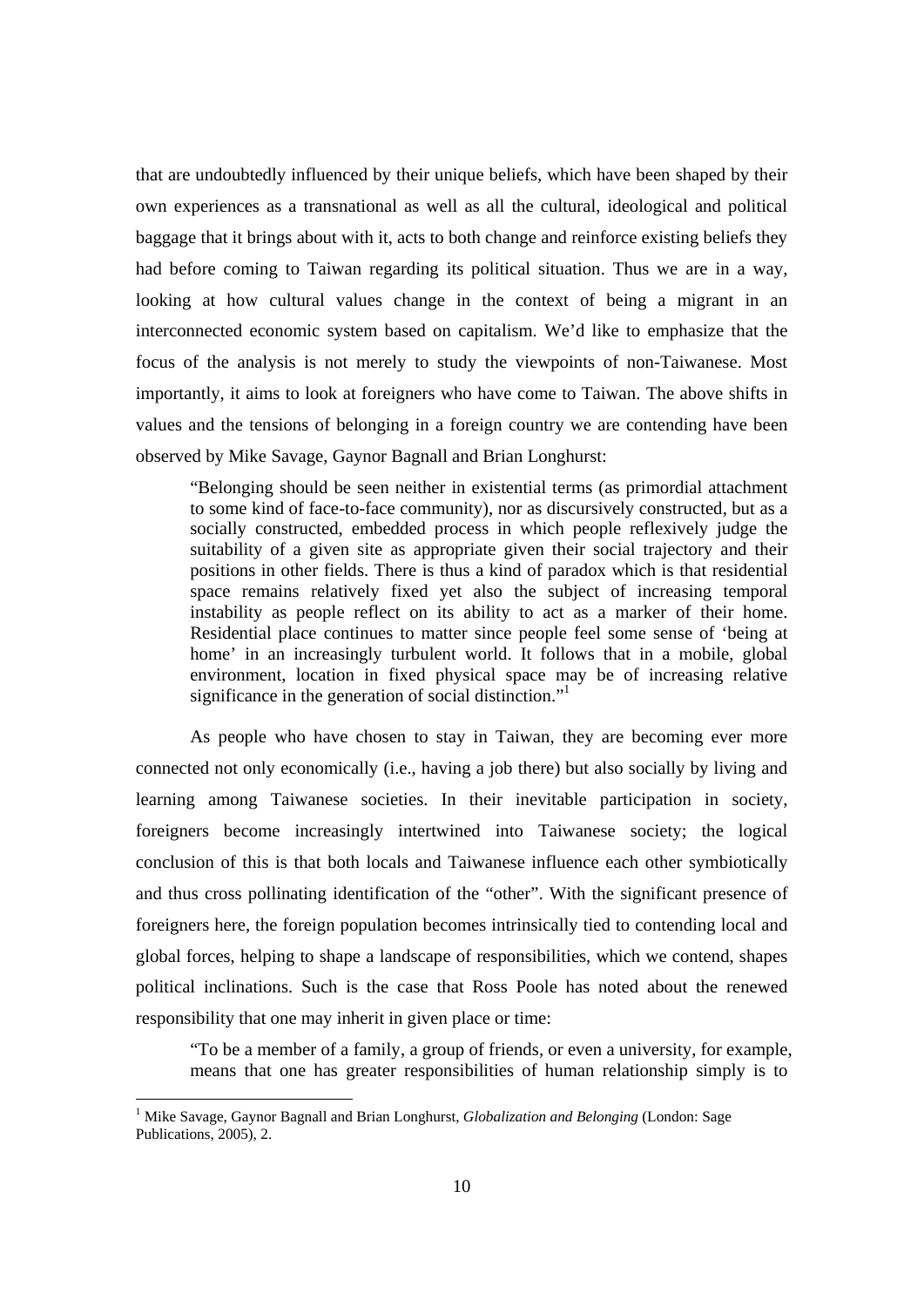acknowledge that the concerns of those who are also involved in those relationships will, in certain respects, take priority over the concerns of others. These relations are, in part, constituted by a framework of special responsibilities."<sup>2</sup>

In this sense, an understanding of foreigners' unique dynamic transnationality and the way in which it translates into political inclinations would be a significant contribution to what we know about identity politics as it relates to the cross-Strait situation. Thus in the context of globalization, the political voice of foreigners is arguably becoming increasingly resonant.

## **1.1 Structure of Study**

The first chapter of this paper will be an introduction where we lay out the argument and organization of the paper. The methodology will also be introduced.

In the chapter two, "Taiwan's Globalizing Narrative of Unfolding", we will attempt to provide some local context about how the cross-strait issue is framed among the Taiwanese, and how they are interpreted by China. It is hoped that with an understanding of the origins of the cross-Strait debate as well as the contending issues perpetualizing the ideational differences about the how the impasse should be resolved, would provide us some context so that we can begin to contrast these analytical frameworks with that of foreigners. We will show how identity construction in Taiwan among the locals is not indeed static, but results from the ongoing process of the "narrative of unfolding". It is argued that Taiwan is unique in that its political debate revolves significantly around the cross-strait relationship and the government's success at maneuvering between independence or unification with China creates the stage for the debate. In contrast, such sovereignty issues do not exist in other countries; yet the political debates elsewhere also hinge on unique political, social and economic debates **—** and more often than not, identity becomes a salient concept too.

Nor have the foreigners received their upbringing in Taiwan, in a land where the specter of the China-threat hovers over society and Taiwan's unique relationship with the world vis-à-vis China has no doubt influenced the making of Taiwan's political,

<sup>2</sup> Ross Poole. *Nation and Identity* (London: Routledge, 1999), 70.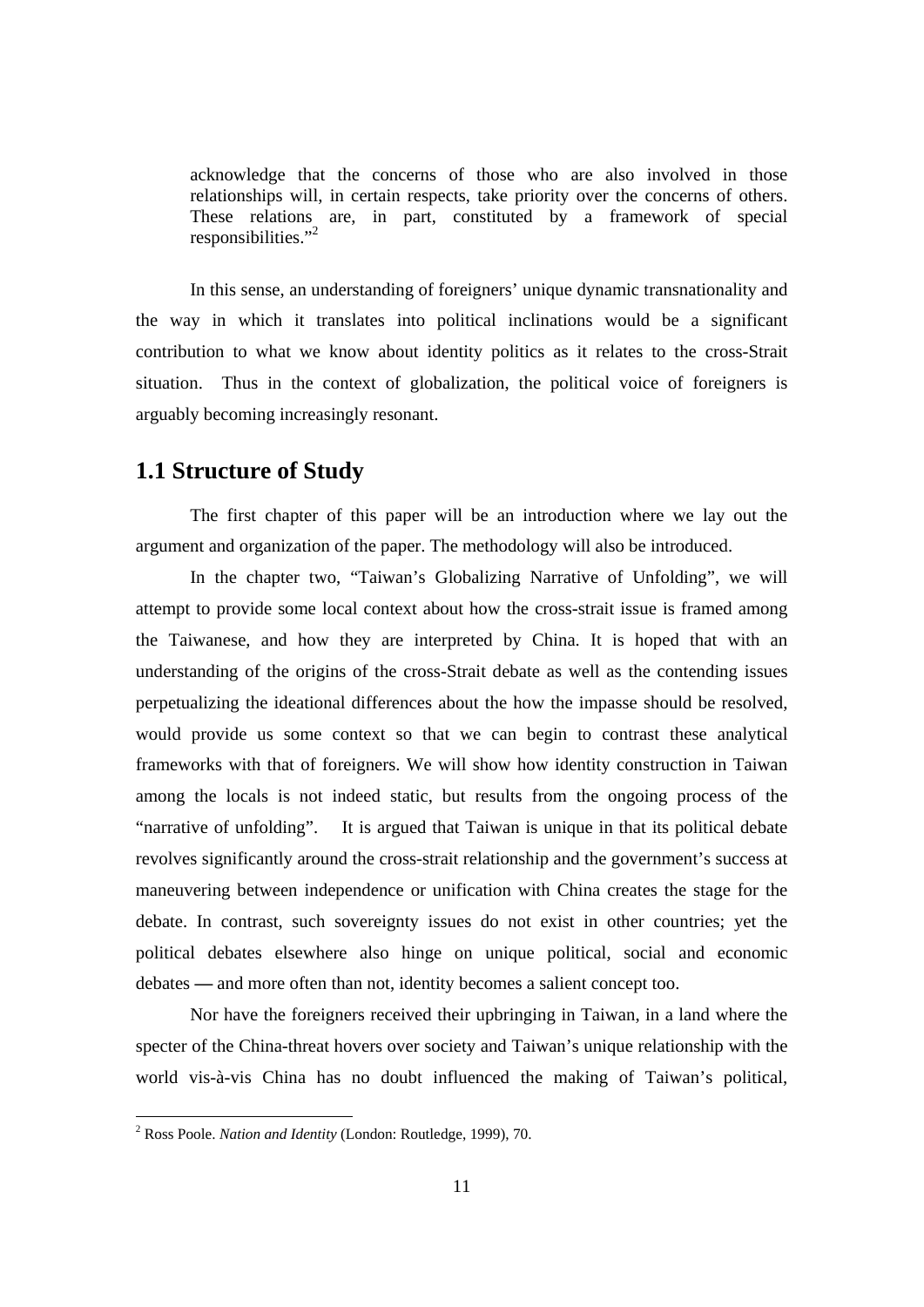economic and social institutions. Among locals, it has also played a significant role in shaping their attitudes about Taiwan's objectives towards China, which could be said to be partly based on their assessment of how they would be affected by the way the issue is resolved, values about political efficacy, ideas about the future prospects of Taiwan and China and identifications, both ethnic and national. Since foreigners are by definition, people who aren't from Taiwan, their lack of blood, national and ethnic allegiances and thus their frame of reference can be said to be significantly distinct from locals. Namely, foreigners inhere a unique frame of reference that is substantially governed by their experiences **—** multiple experiences and variegated points of view. Hence, as foreigners, they are by this definition, looking at the Cross-Strait situation from a foreign perspective. The next few chapters we will flesh out how the political, social, economic factors that result in identity formation in Taiwan among foreigners bestow certain political tendencies regarding the cross-strait situation.

We will show in Chapter 3 **—** "Immigration and Development Strategy" **—** how various legal institutions in Taiwan create a sense of community among the foreigners as its epiphenomenon. Thus, in the section "Low skilled and High skilled Foreigners" we try to contrast, however roughly, just how varied a lifestyle and opportunities that some foreigners are from others. We try to assess, based on these differences, whether any single variables are more useful in correlating with political inclinations on the crossstrait relationship.

Here, various aspects of Taiwan's labor/immigration policy will be scrutinized to show how they tend to coalesce foreigners into communities that are based on various government objectives, linguistic differences, and different lines of employment. The groupings resulting from these policies help to solidify the foreigners into communities whose members share among other aspects, similar legal status, which creates an underlying basis for the economically-constructed communities based on one's qualifications for specific purposes in Taiwan, including for some, the legal status and ability to teach English the English-language, the willingness to do dirty, demeaning or dangerous work, or the academic qualifications and financial resources to be enrolled as a student.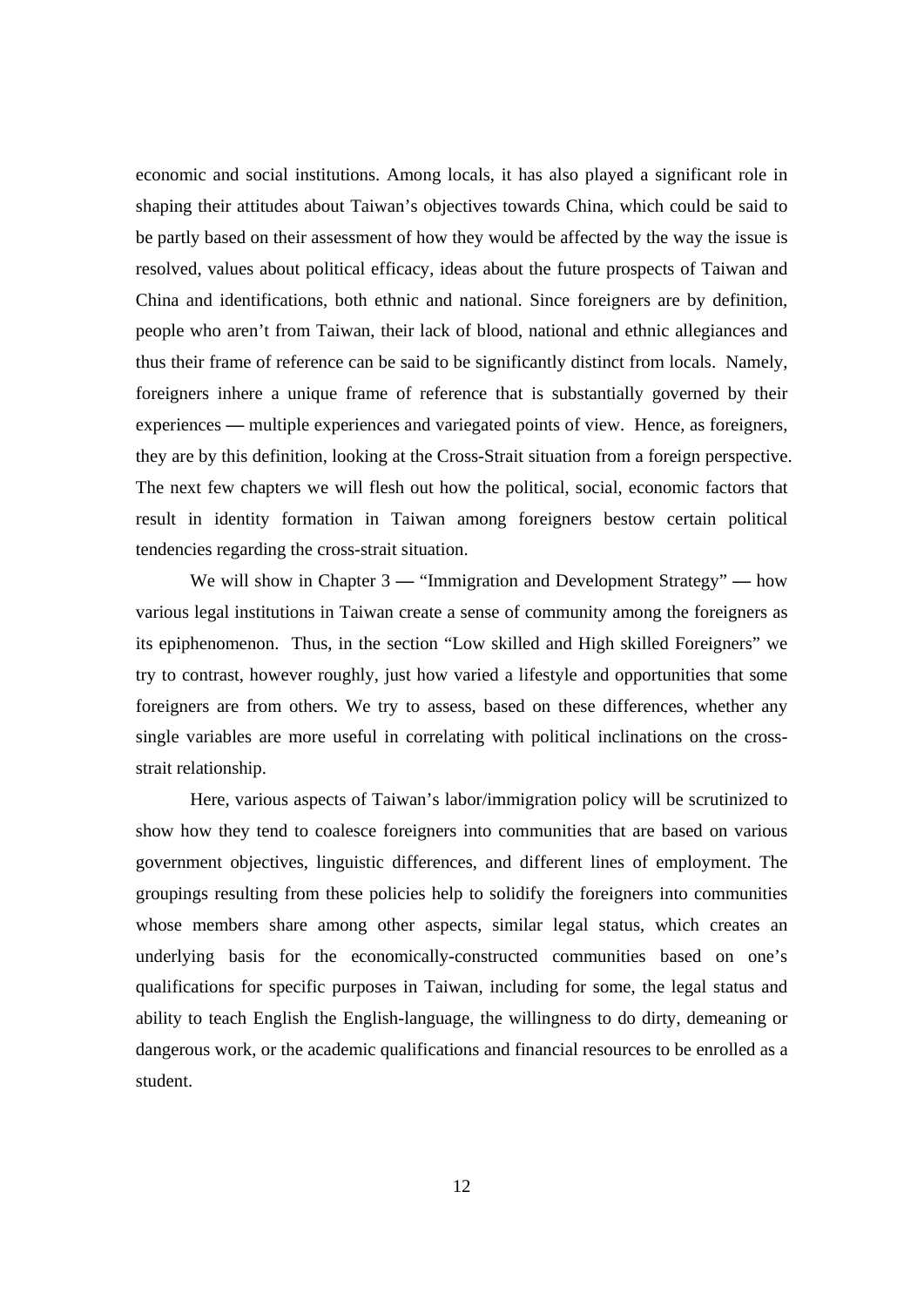Because of globalization, the perceived opportunities of Taiwan act to draw in distinctive groups, which are crystallized in some cases by a common language, shared national and cultural affinities and similarities in lifestyle. This phenomenon that partly results from state responses to the global stratification of labor has been observed by Phizicklea who argues that "migrant labour, having been 'produced by demand for labour in socially undesirable and low-wage sectors of the economy, is confined to those sectors *often by specific policies and practices* which are partially justified by the ascription of inferior characteristics, the consequence then being viewed as vindication of the ideology." (emphasis added).<sup>3</sup> Thus it is unsurprising to find only a few foreigners in Taiwan who are proficient in Chinese because the work they are allowed to do usually does not require it (although in the last ten years, with the growing importance of the Chinese language, this has begun to change).

The next chapter will assess some of the possible pathways that foreigners' transnational identities might play a key role in influencing political outlook on the crossstrait issue and shows how their transnational identity is not only foreign per se, but becomes nuanced with their socialized through local knowledge, as well as their other experiences abroad. Thus is the result of the commingling of the forces of spurred by globalization and exist as its own unique frame of reference. Thus in Chapter 4, "Foreigners' Contending Political Voice in Taiwan," we will explore the dynamics of identity construction of foreigners who have had significant experiences abroad. In the section entitled "Globalization and Cultural Changes" we will critically look at how national borders are becoming increasingly permeable in globalization and why as a result, the importance of foreigners' political voice is becoming not only resonant but also should no longer be ignored. Thus the section will highlight many leading conceptualizations of globalization as well as implications. In "Cosmopolitanism and the Flexible Eye on Taiwan" we discuss what might these outlooks might look and analyzing how these concepts, which can be seen as products of globalization, may help understand new ways to break the cross-strait impasse that would on acceptable terms to people with global concerns.

<sup>3</sup> A. Phizicklea, *One Way Ticket: Migration and Female Labour* (London: Routledge, 1993), 106.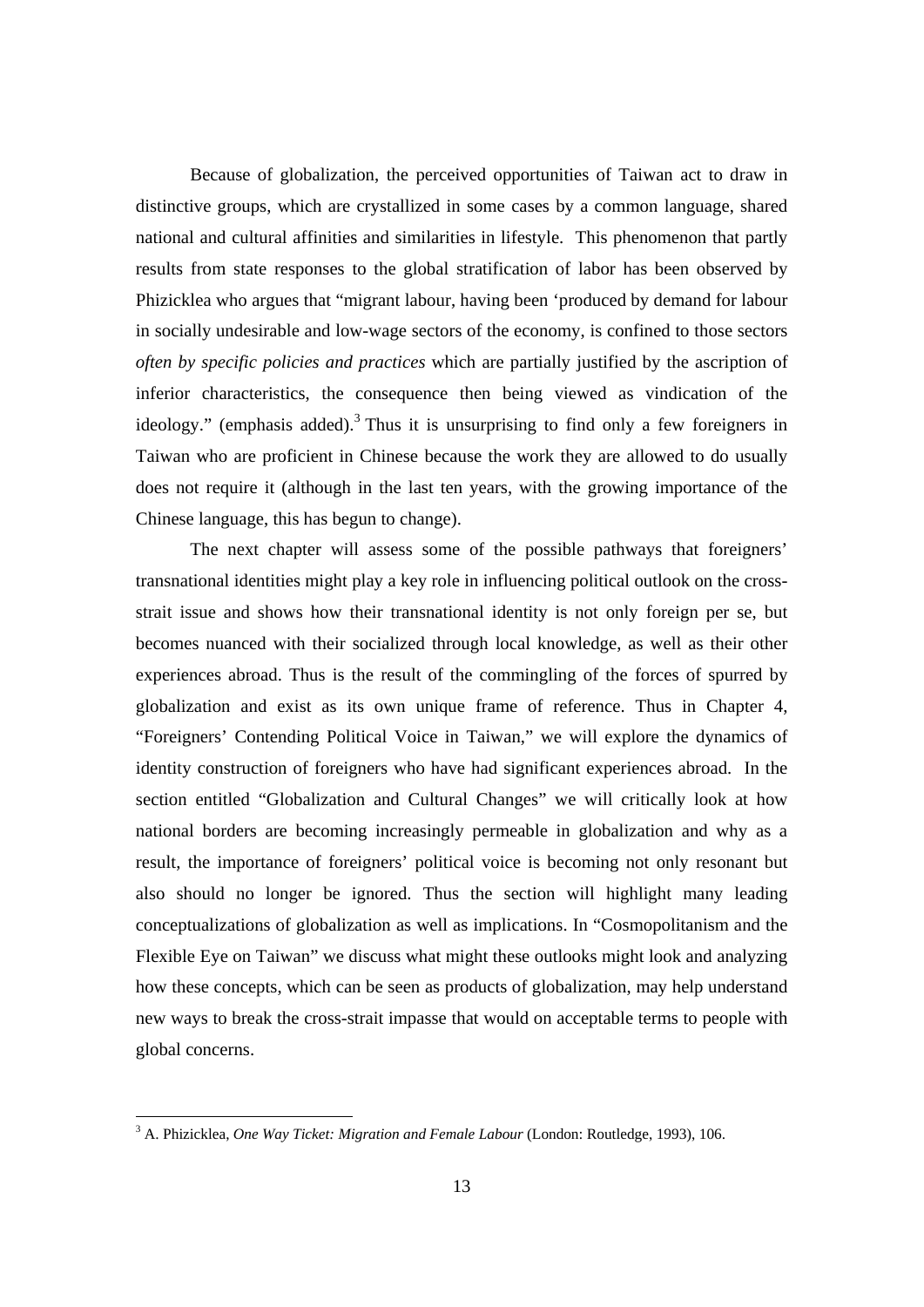In the second part of this paper, we will illuminate the results of my field studies, which was a survey handed out to members of the foreign community in Taiwan (attached with document). Firstly, we will describe the survey and describe the rationale for the questions. Then we will analyze the results of the survey by first assessing the effect of the foreigners' country of origin on their political origins regarding the crossstrait situation. In doing so, we would like to analyze the degree to which noteworthy characteristics can be observed among foreigners of a particular country or group of countries. It is hoped that by singling out particular countries of interest according to their responses to the questionnaire, we could discern certain nationalities that tend to lean on one side or the other regarding the cross-strait situation. Hence, this chapter will be comparative in nature. The purpose of this chapter is two-fold: Firstly, we would like to look at the countries endogenously by assessing the degree to which the foreigners from each respective country vary in their responses toward their political inclinations regarding Taiwan, namely to analyze whether country of origin could be a useful independent variable. We will then the group the countries by levels of development and also by continent to see if these factors. We hypothesize that on a macro-level, there might exist result real differences in regards to the respective nationality's political inclinations because of the country's particular economic, political, cultural and perhaps geographical qualities.

In Chapter 7, we will look at factors related to socioeconomic status, which include such often-used categories as age, gender, education, marital status, income and occupation. The main reference point in this part of the paper, however, will continue to refer to the foreigner's experience in the age of globalization. In Taiwan this manifests itself in the foreigner working in a factory. More likely than not, he is probably from a Southeast Asian country, such as Thailand or Vietnam. Also, the female foreigner who is making NT\$15,800 **—** around the legal minimum wage for foreigners **—** chances are that she is working as a caretaker or a housekeeper. In addition, Taiwan seems to attract many English-speaking (often Caucasians) in search for a teaching job, thus an overwhelming majority of English-speakers in Taiwan are English teachers. We do not mean to oversimplify the foreign labor pool in Taiwan but the predominance of such patterns currently in existence illuminate the significant qualities about the foreigner's role in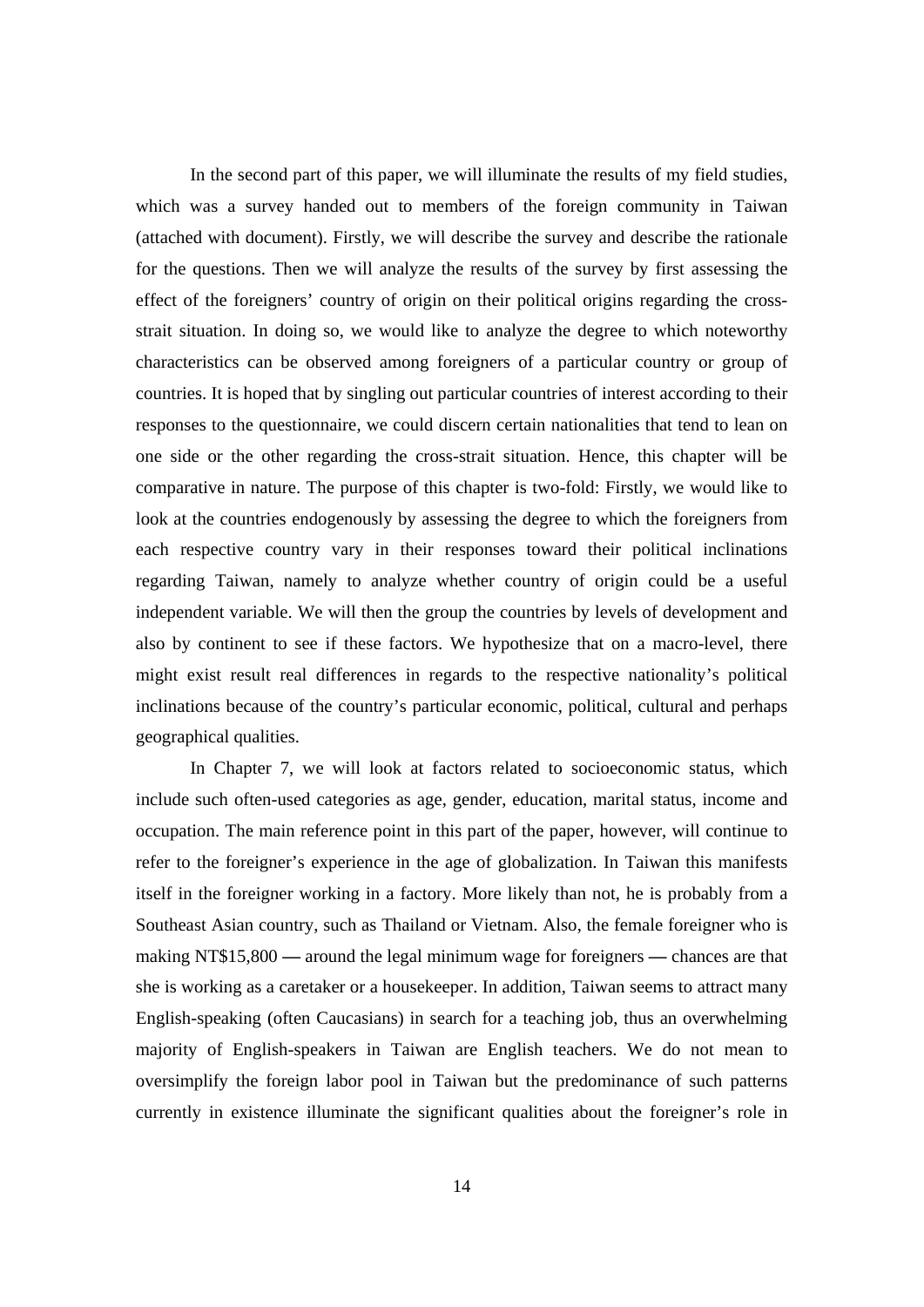Taiwan in the context of globalization, particularly global capitalism and the global labor supply chain. However, must also not forget the importance of Taiwan's legal institutions, which aim to regulate its foreign labor supply in accordance to its own strategic interests and needs.

Chapter 8, "Taiwan, China and other Global Connections" looks at how the political inclinations of foreigners might change as a result of the socialization process in Taiwan and as a result of their other experiences abroad. In doing so, the third main group of independent variables we will look at is to see whether foreigners' stay in Taiwan, as well as their other experiences both in their homeland and the totality of the places they've been abroad, may correlate with their political inclinations regarding the cross-strait situation. Namely we would like to analyze separately the impact of their socialization into Taiwanese society and their total time spent abroad, and whether that has engendered a sense of "cosmopolitanism", which according to Nick Stevenson these global perspectives might "point towards a new kind of global politics transcending identity politics, narrowly conceived passions and enhanced forms of economic competition." That is, cosmopolitanism is "able to offer substantial ethical arguments that move discussion beyond narrower concerns of … neoliberalism and the certitudes of dogmatists … Cosmopolitanism then resembles an interconnected mosaic of arguments and discourses rather than predetermined blueprints."

In this light, Stevenson argues that modern discourse had been shaped by the unfolding of the Cold War in a way that "issues such ecological awareness, the impact of global poverty, feminism and the participation racial and ethnic minorities cannot readily be integrated into a concern for territorial states."<sup>4</sup> When Stevenson argues optimistically that cosmopolitan concepts have incorporated a vast array of issues that have been neglected by the state, he is assuming that global awareness would engender concern about the neglected issues. Because of foreigner's global experiences might the foreigners have in common beliefs about the cross-strait relationship? Or, how might their concerns about Taiwan either enhance or detract for their globalized beliefs?

 4 Nick Stevenson, "Cosmopolitanism and the Future of Democracy: Politics, Culture and the Self," *New Political Economy* 7, no. 2 (2002): 252.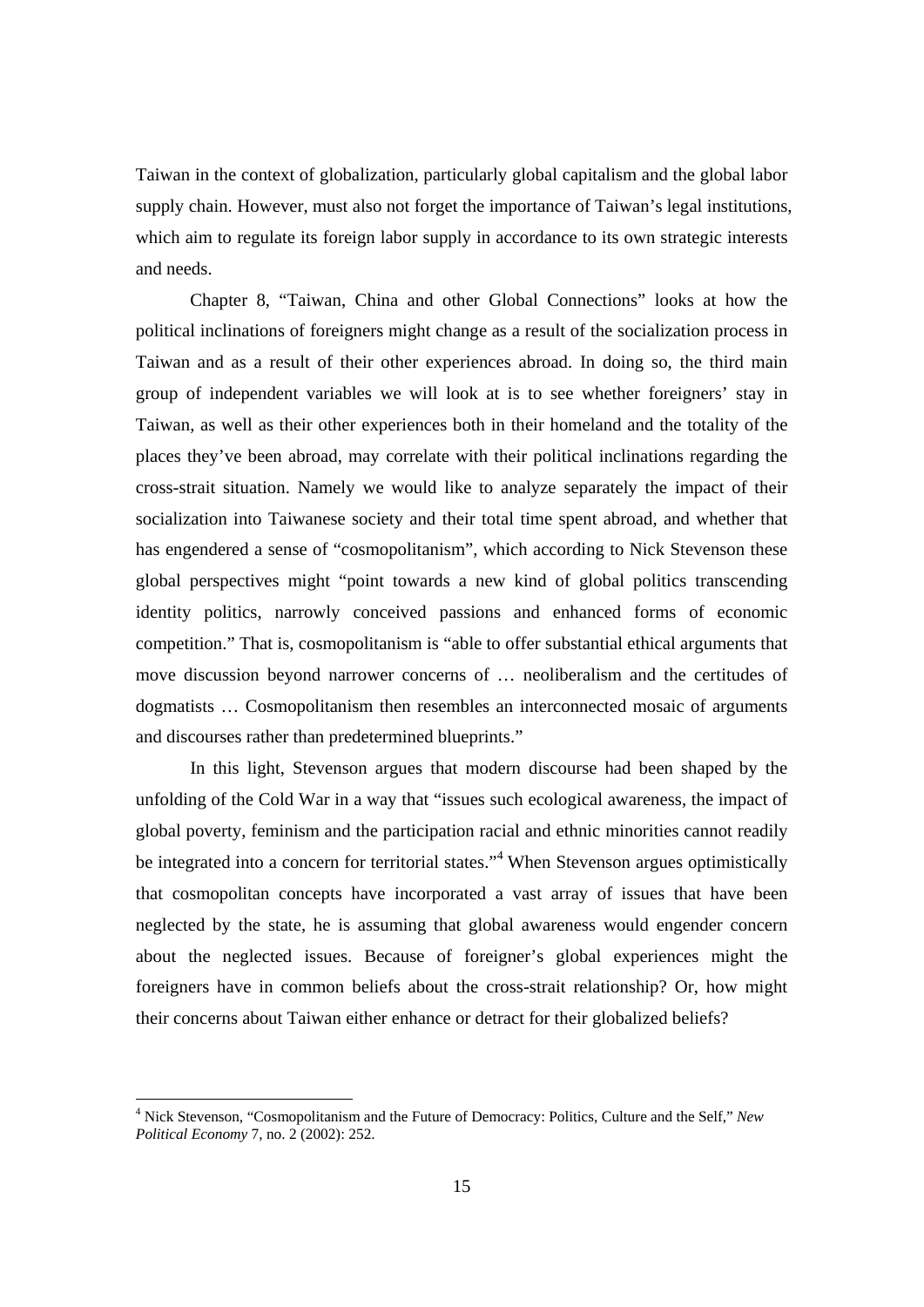In Chapter 9, "Social Relations in Taiwan" we will look at the correlations, if any, such as foreigner's social relations in Taiwan, their Chinese language ability, their proportion of from home, and the effects of Taiwan's English-media on foreigners' political inclinations we will focus on the role of English-language newspapers here in Taiwan. There have been studies conducted regarding the relationship between the media and politics in Taiwan. Namely, does the newspaper you read influence your political inclinations? On most accounts, including one that was conducted by a Chengchi University scholar, one chooses a particular newspaper because of the reader's inherent political ideologies, not the other way around. However, we wonder if it is the case that among foreigners in Taiwan the English-language press is actually quite influential on their political inclinations. This suspicion arises from the fact that most foreigners do not speak or read Chinese **—** and while they can get their information from word of mouth or from the Internet (as local news and talk shows on TV are virtually all in Chinese), they really have little source for local news other than from the three main English-language newspapers **—** *The China Post* (Blue), *Taipei Times* (Green), *Taiwan News* (Green). Although the respondents probably read many other newspapers, many of them in a language other than English, we thought that by limiting our study to the English language media only, we could achieve much more meaningful results in lieu of Taiwan's numerous daily publications.

 Chapter 10 is the conclusion. This will be followed by reference and an appendix containing the questionnaires use to conduct the survey in all three languages.

## **1.2 Methodology**

In order to measure foreigners' political inclinations regarding the cross-strait situation, we designed a survey that intended to collect information regarding various social indicators, Taiwan, China and other global connections, social relations in Taiwan and their political inclinations. (Pleas refer to Chapter 6 for a detailed discussion of the questionnaire design). Basically, the first 24 questions, we ask them various questions that could be useful for us in grouping foreigners together into, what we hypothesize, could have correlations with their political inclinations.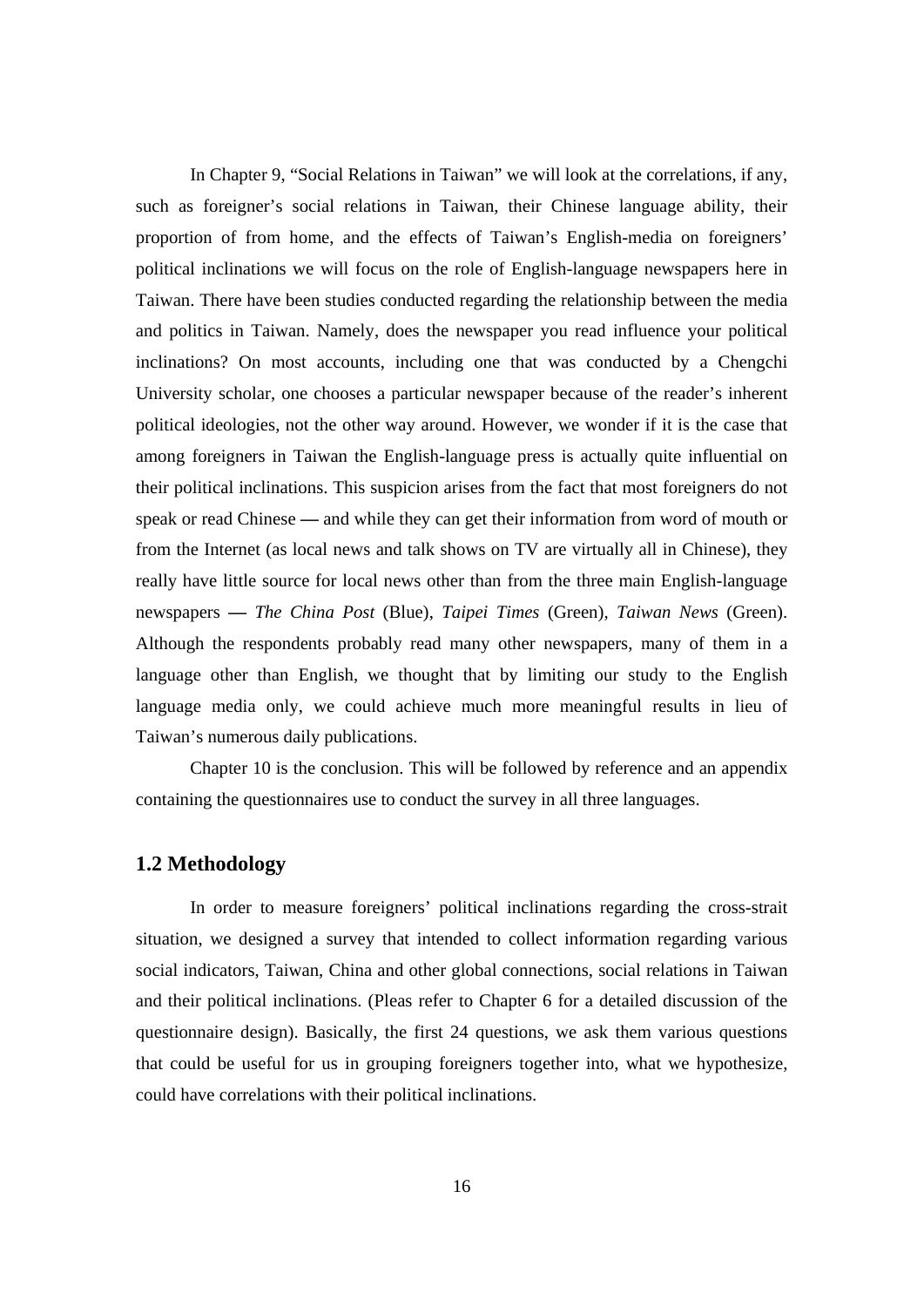In the last question of the questionnaire, we tried to create a question that could measure their political inclinations regarding the cross-strait situation. The question was taken word for word from the 2004 TEDS Questionnaire, created by the Election Study Center at National Chengchi University. Although the TEDS was intend for Taiwanese nationals residing in Taiwan and asked *numerous* questions regarding the cross-strait situation, we chose just one question, which we hoped could be suitable for our purposes in describing one's political inclinations. In addition, as government dialogues between Taiwan and other countries suggest, the wording of Taiwan's status is extremely nuanced. Depending on how one breaks it down, there are virtually limitless ways that the crossstrait debacle could be resolved, and numerous plays on semantics that one could employ. Therefore, due to its language, we thought the TEDS questionnaire encapsulated well the cross-strait policy options available by not only allowing them to choose on a highly simplified level (i.e., unification, independence, or status quo) and adds a temporal dimension (now, or later). The question highlights the main direction that Taiwan should be going in terms of unification or independence. The English version of the questionnaire we intend to use is attached. Since my study intends to incorporate responses from both English speakers and non-English speakers, we will also have the surveys translated into Thai and Indonesian.

We knew we were limited in the extent to which we could really randomize our sample. Our main goal was to get as many respondents as possible and we included techniques like handing them out in places where many foreigners normally gather and "snowballing." While these techniques, we are sure, are susceptible to critiques, the aim of my survey, which is to disaggregate the foreigners into different social, economic and political classifications, we are really looking at the correlative effect of the groupings and political inclinations. Thus, while our study might include samples that are highly concentrated in certain characteristics (e.g., occupation, nationality, income etc.), as much as this would help us understand the political inclinations of the foreign presense in Taiwan, but also more importantly, illuminate the markedly different political psychologies of sub-segments of the foreign community in Taiwan.

We handed out the surveys, normally on weekends, at different sites around Taipei. The questionnaires in English were handed out near the Chungxiao Dunhua MRT